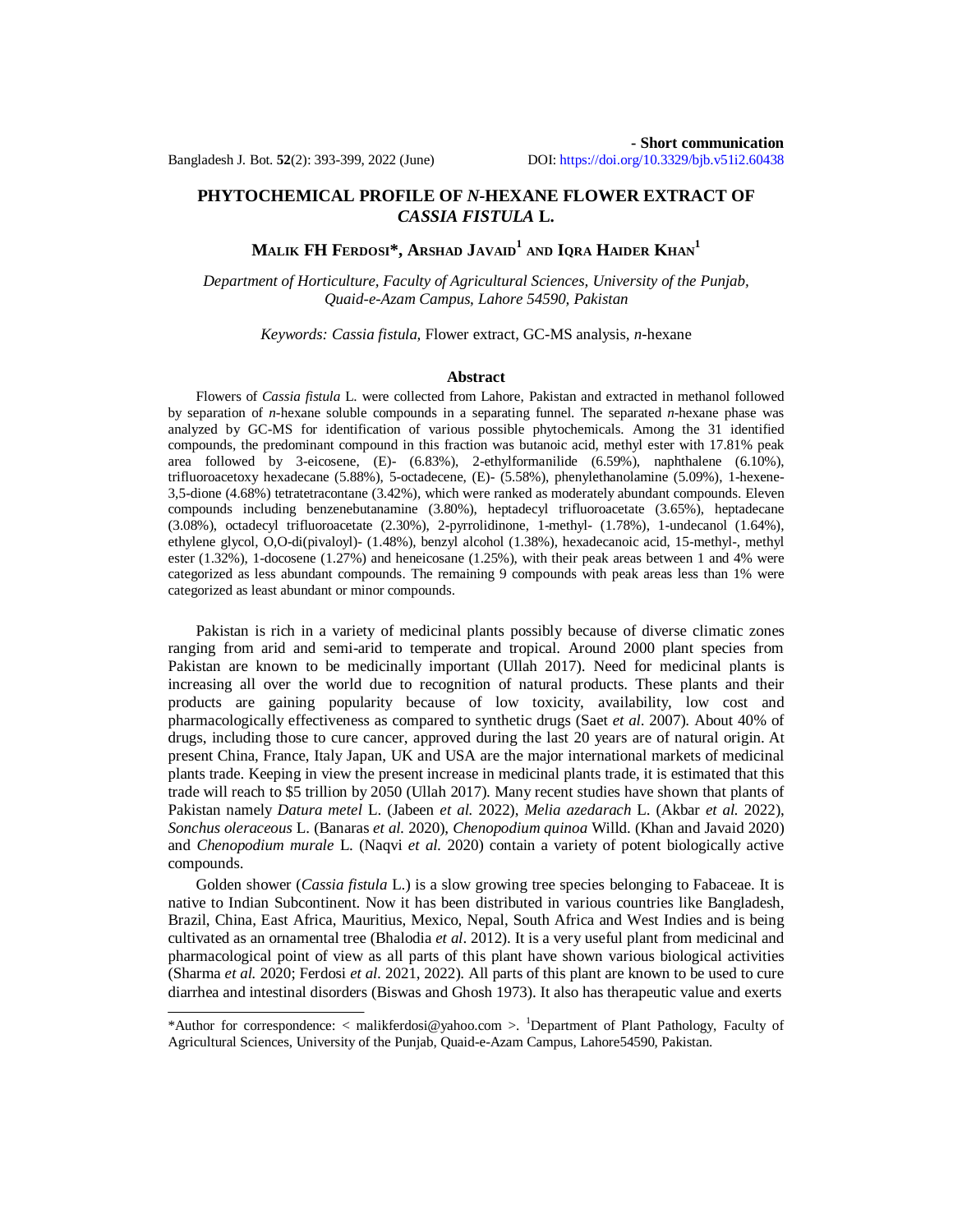analgesic and antipyretic effects (Patel *et al.* 1965). Bark extract possesses antioxidant, antibacterial and anti-inflammatory activities (Ilavarasan *et al.* 2005, Chaerunisaa *et al.* 2020). Leaf extract of *C. fistula* exhibits hepatoprotective, antimicrobial, hypoglycemic and wound healing properties (Bhakta *et al.* 1998, 1999). Fruits, flowers and seeds have been used to treat various ailments such as abdominal pain, fever, and skin diseases (Bahorun *et al.* 2005). Duraipandiyan *et al*. (2011) isolated a compound rhein from flowers of *C. fistula* that exhibited significant larvicidal and antifeedant potential against *Helicoverpa armigera*. Studies regarding phytochemical analysis and bioactivities of *C. fistula* from Pakistan are very few. Therefore, the present study was undertaken to explore phytochemical profile of *n-*hexane fraction of methanolic leaf extract of *C. fistula* through GC-MS analysis.

Flowers of *C. fistula* were collected from Lahore, Pakistan during May 2020. The collected flowers were shade dried and 50 g dry material was soaked in 200 ml of methanol for two weeks. After filtration, methanol was evaporated on a rotary evaporator and the obtained biomass was mixed in 100 ml water. This mixture was partitioned with 100 ml *n-*hexane in a separating funnel. Once the two layers were completely differentiated, the *n-*hexane layer was separated, filtered and preserved for identification of the compounds through GC-MS analysis.

GC-MS analysis was carried out on a gas chromatograph (GC) machine model 7890B, Agilent Technologies (USA), assembled with mass spectroscopy (MS) machine model 5977, Agilent Technologies (USA), for the identification of different compounds from the sample. The column used was DB 5 MS (30 m  $\times$  0.25 µm  $\times$  0.25 µm). Injection volume was 1 µl and carrier gas was helium. Oven ramping; initial temperature was 80ºC and then raised 10ºC per min up to 300ºC. Inlet temperature was 280ºC. MS conditions were as mode: scan 50…500, the source temperature was 230ºC and quadrupole temperature was 150ºC. Chemical compounds were identified by comparison of their spectra with library and arranged in the ascending order of their retention times and retention indices. The relative abundance was reported by using their peak areas.

GC-MS chromatogram of *n-*hexane fraction of methanolic flower extract of *C. fistula*  exhibited the presence of 31 compounds (Fig. 1). Details of these compounds such as retention time, peak area percentages, molecular formulae and molecular weights are presented in Table 1. The predominant compound in this fraction was butanoic acid, methyl ester with 17.81% peak area. This compound belongs to fatty acids methyl ester group. Mostly members of this group possess antifungal, antibacterial (Suresh *et al.* 2014, Ali *et al.* 2017), and insecticidal activities (de Meloa *et al.* 2018). Fatty acids methyl ester namely methyl oleate, methyl linoleate and methyl palmitate of vegetable oils reduced growth of *Paracoccidioides* spp. (Pinto *et al.* 2017).

Eight compounds namely phenylethanolamine (5.09%), 5-octadecene, (E)- (5.58%), naphthalene (6.10%), 3-eicosene, (E)- (6.83%), trifluoroacetoxy hexadecane (5.88%), tetratetracontane (3.42%), 2-ethylformanilide (6.59%) and 1-hexene-3,5-dione (4.68%) were ranked as moderately abundant compounds with their peak areas from 4 to 7% (Table 1). Naragani *et al*. (2016) identified 5-octadecene, (E)- from secondary metabolites of *Streptomyces cheonanensis* with strong antimicrobial potential against *Escherichia coli*, *Staphylococcus epidermis*, *S. aureus*, *Penicillium citrinum* and *Aspergillus flavus*. Similarly, naphthalene was isolated from a medicinal plant *Mussaenda frondosa* with potent insecticidal properties (Vadivel and Gopalakrishnan 2011). Balachandar *et al*. (2018) reported that 3-eicosene, (E)- found to be very effective against *E. coli, P. aeruginosa, B. subtilis, B. circulans* and *S. aureus*. Likewise, 1 hexene-3,5-dione was identified from the extracts of *Quercus crassifolia* and tested against bacterial pathogens where it showed the best antibacterial potential against *Streptococcus thermophilus, Lactobacillus bulgaricus* and *E. coli* (Valencia-Avilés *et al*. 2019).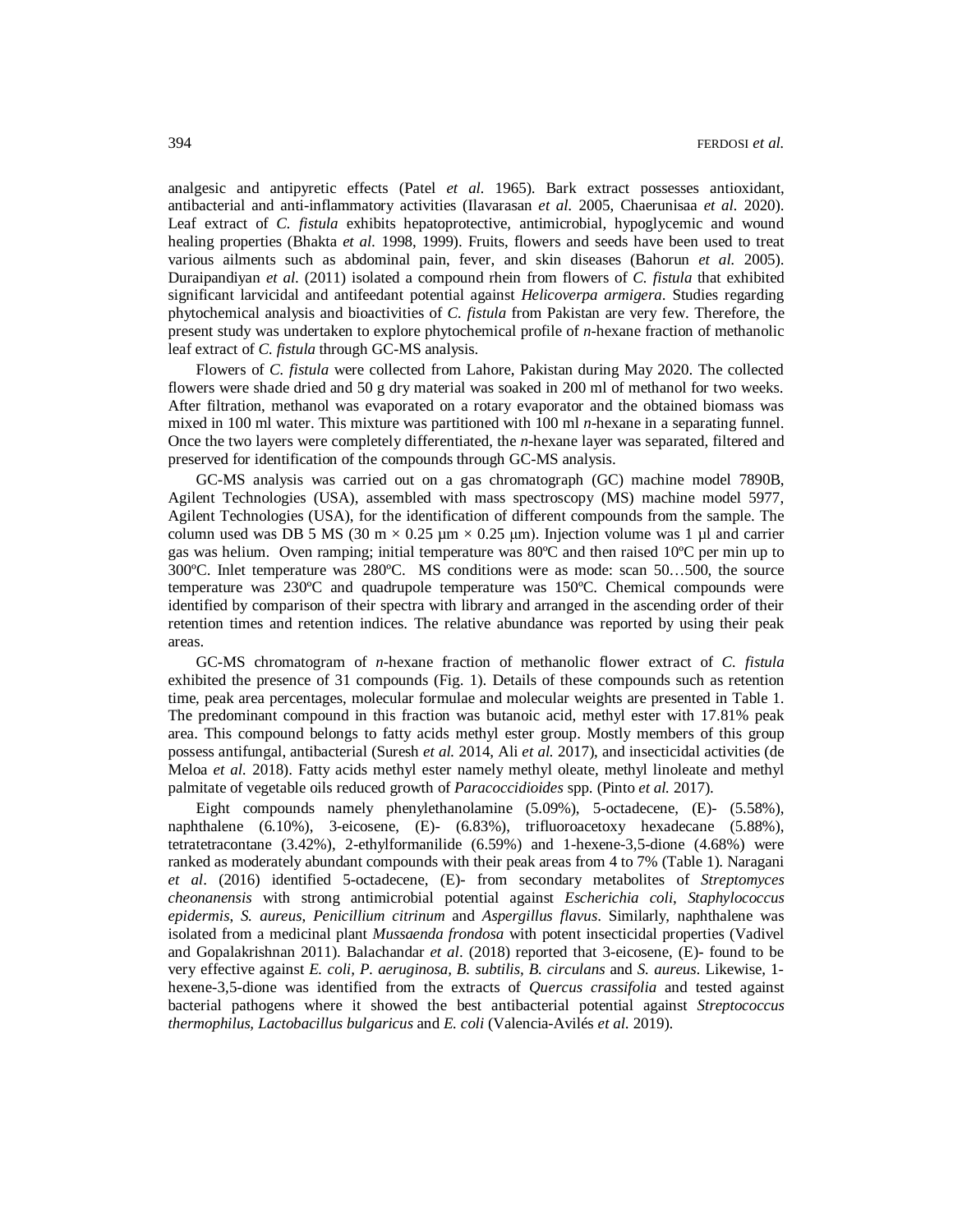| Sl.<br>No.     | Names of compounds                             | Molecular<br>formula                         | Molecular<br>weight | Retention<br>time (min) | Peak<br>area (%) |
|----------------|------------------------------------------------|----------------------------------------------|---------------------|-------------------------|------------------|
| $\mathbf{1}$   | Decane                                         | $C_{10}H_{22}$                               | 142.28              | 4.983                   | 0.62             |
| $\mathbf{2}$   | Benzyl alcohol                                 | $C_7H_8O$                                    | 108.14              | 5.492                   | 1.38             |
| $\mathfrak{Z}$ | 2-Pyrrolidinone, 1-methyl-                     | $C_5H_9NO$                                   | 99.13               | 5.568                   | 1.78             |
| $\overline{4}$ | Benzene, 1,2-diethyl-                          | $C_{10}H_{14}$                               | 134.22              | 5.812                   | 0.90             |
| 5              | Aniline, N-methyl-                             | $C_7H_9N$                                    | 107.15              | 5.941                   | 0.71             |
| 6              | Benzene, 4-ethyl-1,2-dimethyl-                 | $C_{10}H_{14}$                               | 134.22              | 6.208                   | 0.63             |
| 7              | Benzene, 1,2,4,5-tetramethyl-                  | $C_{10}H_{14}$                               | 134.22              | 6.715                   | 0.62             |
| 8              | 1-Undecanol                                    | $C_{11}H_{24}O$                              | 172.31              | 7.642                   | 1.64             |
| 9              | Naphthalene                                    | $C_{10}H_8$                                  | 128.17              | 7.729                   | 6.10             |
| 10             | 1-Hexadecanol                                  | $C_{16}H_{34}O$                              | 242.44              | 10.391                  | 3.42             |
| 11             | Hexadecane                                     | $C_{16}H_{34}$                               | 226.44              | 10.492                  | 0.72             |
| 12             | Pentadecane                                    | $C_{15}H_{32}$                               | 212.41              | 11.768                  | 0.90             |
| 13             | Phenylethanolamine                             | $C_8H_{11}NO$                                | 137.08              | 11.868                  | 5.09             |
| 14             | 5-Octadecene, (E)-                             | $C_{18}H_{36}$                               | 252.5               | 12.90                   | 5.58             |
| 15             | Heneicosane                                    | $C_{21}H_{44}$                               | 296.6               | 14.129                  | 1.25             |
| 16             | 3-Eicosene, (E)-                               | $C_{20}H_{40}$                               | 280.5               | 15.160                  | 6.83             |
| 17             | Heptacosane                                    | $C_{27}H_{56}$                               | 380.7               | 16.265                  | 0.77             |
| 18             | Ethylene glycol, O,O-di(pivaloyl)-             | $C_{12}H_{22}O_4$                            | 230.3               | 16.375                  | 1.48             |
| 19             | Hexadecanoic acid, 15-methyl-, methyl<br>ester | $C_{18}H_{36}O_2$                            | 284.47              | 16.512                  | 1.32             |
| 20             | Trifluoroacetoxy hexadecane                    | $C_{18}H_{33}F_{3}O_{2}$                     | 338.4               | 17.210                  | 5.88             |
| 21             | Cyclooctene, 1,2-dimethyl-                     | $C_{10}H_{18}$                               | 138.5               | 18.152                  | 0.67             |
| 22             | Heptadecyl trifluoroacetate                    | $C_{19}H_{35}F_{3}O_{2}$                     | 352.47              | 19.077                  | 3.65             |
| 23             | Heptadecane                                    | $C_{17}H_{36}$                               | 240.46              | 19.127                  | 3.08             |
| 24             | Hexacosane                                     | $C_{26}H_{54}$                               | 366.7               | 19.99                   | 4.05             |
| 25             | Octadecyl trifluoroacetate                     | $\rm{C}_{20}\rm{H}_{37}\rm{F}_{3}\rm{O}_{2}$ | 366.50              | 20.796                  | 2.30             |
| 26             | Tetratetracontane                              | $C_{44}H_{90}$                               | 619.2               | 20.838                  | 4.32             |
| 27             | Benzenebutanamine                              | $C_8H_{11}N$                                 | 121.17              | 20.962                  | 3.80             |
| $28\,$         | Butanoic acid, methyl ester                    | $C_5H_{10}O_2$                               | 102.13              | 21.788                  | 17.81            |
| 29             | 2-Ethylformanilide                             | $C_9H_{11}NO$                                | 149.19              | 21.907                  | 6.59             |
| 30             | 1-Docosene                                     | $C_{22}H_{44}$                               | 308.58              | 22.379                  | 1.27             |
| 31             | 1-Hexene-3,5-dione                             | $C_6H_8O_2$                                  | 112.12              | 23.340                  | 4.68             |

**Table 1. Compounds identified in** *n-***hexane fraction of methanolic flower extract of** *C. fistula* **through GC-MS analysis.**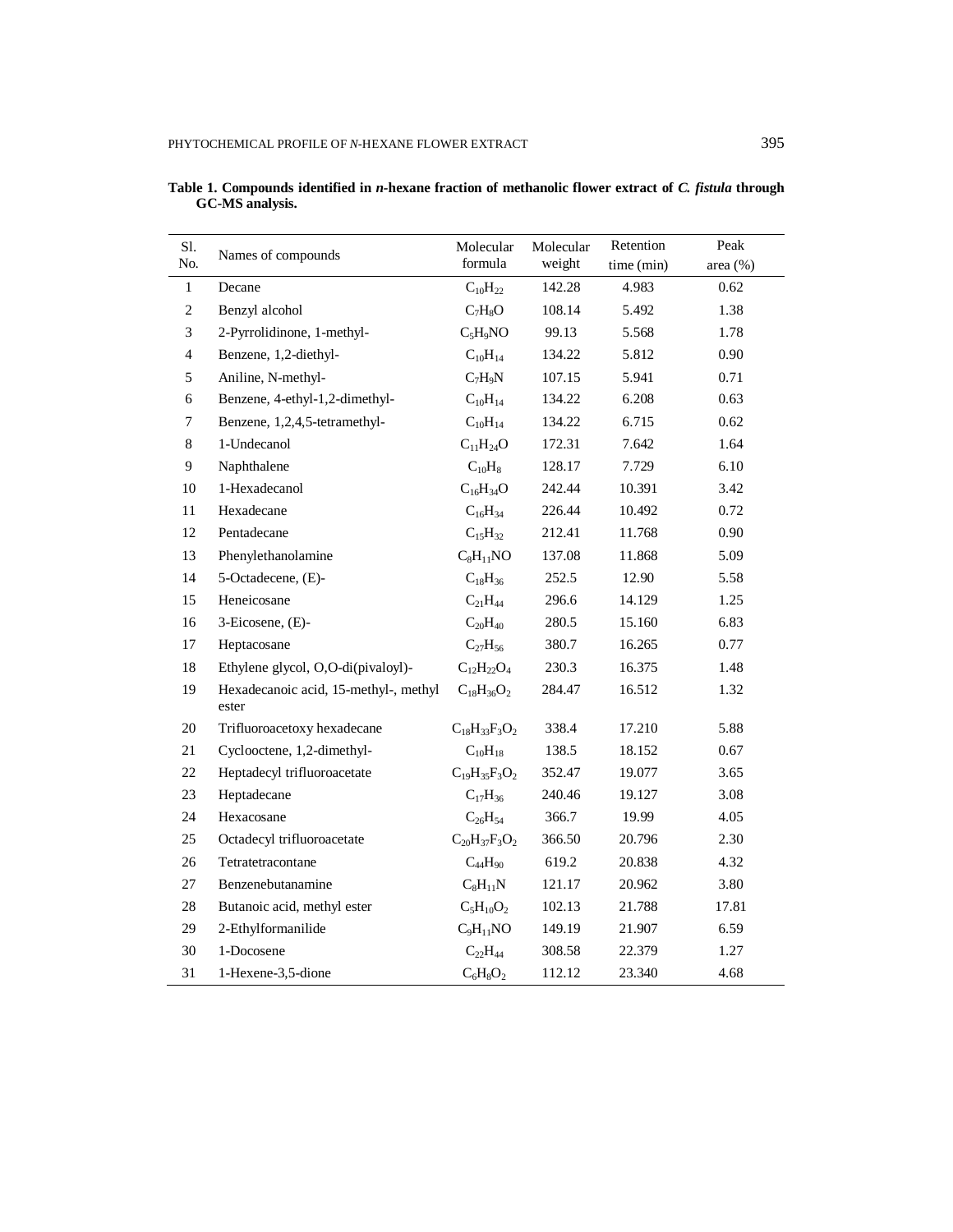| Sl. No.      | Names of compounds                             | Bioactivity                                            | Reference                         |
|--------------|------------------------------------------------|--------------------------------------------------------|-----------------------------------|
| $\mathbf{1}$ | Decane                                         | Antimicrobial                                          | Ubaid et al. (2016)               |
| 2            | Benzyl alcohol                                 | Anti-inflammatory,<br>antimicrobial and<br>antioxidant | Shaaban et al. (2012)             |
| 3            | 2-Pyrrolidinone, 1-methyl-                     | Pesticidal                                             | Deb and Kumar (2019)              |
| 4            | Benzene, 1,2-diethyl-                          | Unknown                                                |                                   |
| 5            | Aniline, N-methyl-                             | Unknown                                                |                                   |
| 6            | Benzene, 4-ethyl-1,2-dimethyl-                 | Larvicidal                                             | Ojewumi et al. (2017)             |
| $\tau$       | Benzene, 1,2,4,5-tetramethyl-                  | Unknown                                                |                                   |
| 8            | 1-Undecanol                                    | Antioxidant                                            | Qader et al. (2012)               |
| 9            | Naphthalene                                    | Insecticidal                                           | Vadivel and Gopalakrishnan (2011) |
| 10           | 1-Hexadecanol                                  | Antioxidant                                            | Amudha et al. (2018)              |
| 11           | Hexadecane                                     | Antioxidant,<br>antibacterial and<br>antifungal        | Arora et al. (2017)               |
| 12           | Pentadecane                                    | Antibacterial                                          | Arora et al. (2017)               |
| 13           | Phenylethanolamine                             | Unknown                                                |                                   |
| 14           | 5-Octadecene, (E)-                             | Antimicrobial                                          | Naragani et al. (2016)            |
| 15           | Heneicosane                                    | Antimicrobial                                          | Vanitha et al. (2020)             |
| 16           | 3-Eicosene, (E)-                               | Antibacterial                                          | Balachandar et al. (2018)         |
| 17           | Heptacosane                                    | Antibacterial                                          | Konovalova et al. (2013)          |
| 18           | Ethylene glycol, O,O-di(pivaloyl)-             | Unknown                                                |                                   |
| 19           | Hexadecanoic acid, 15-methyl-,<br>methyl ester | Antioxidant                                            | Prabhu et al. (2018)              |
| 20           | Trifluoroacetoxy hexadecane                    | Antifungal                                             | Ibrahim et al. (2017)             |
| 21           | Cyclooctene, 1,2-dimethyl-                     | Unknown                                                |                                   |
| 22           | Heptadecyl trifluoroacetate                    | Antimicrobial                                          | Thekkangil and Suchithra, (2020)  |
| 23           | Heptadecane                                    | Antifungal                                             | Amudha et al. (2018)              |
| 24           | Hexacosane                                     | Antibacterial and<br>antifungal                        | Devender and Ramakrishna, (2017)  |
| 25           | Octadecyl trifluoroacetate                     | Unknown                                                |                                   |
| 26           | Tetratetracontane                              | Antioxidant and<br>cytoprotective activities           | Amudha et al. (2018)              |
| 27           | Benzenebutanamine                              | Anticancer                                             | Gromek et al. (2016)              |
| 28           | Butanoic acid, methyl ester                    | Antimicrobial                                          | Abdelillah et al. (2013)          |
| 29           | 2-Ethylformanilide                             | Unknown                                                |                                   |
| 30           | 1-Docosene                                     | Antibacterial                                          | Kumar et al. (2011)               |
| 31           | 1-Hexene-3,5-dione                             | Antibacterial                                          | Valencia-Avilés et al. (2019)     |

**Table 2. Properties of compounds identified in** *n-***hexane fraction of methanolic flower extract of** *C. fistula* **as reported in the literature.**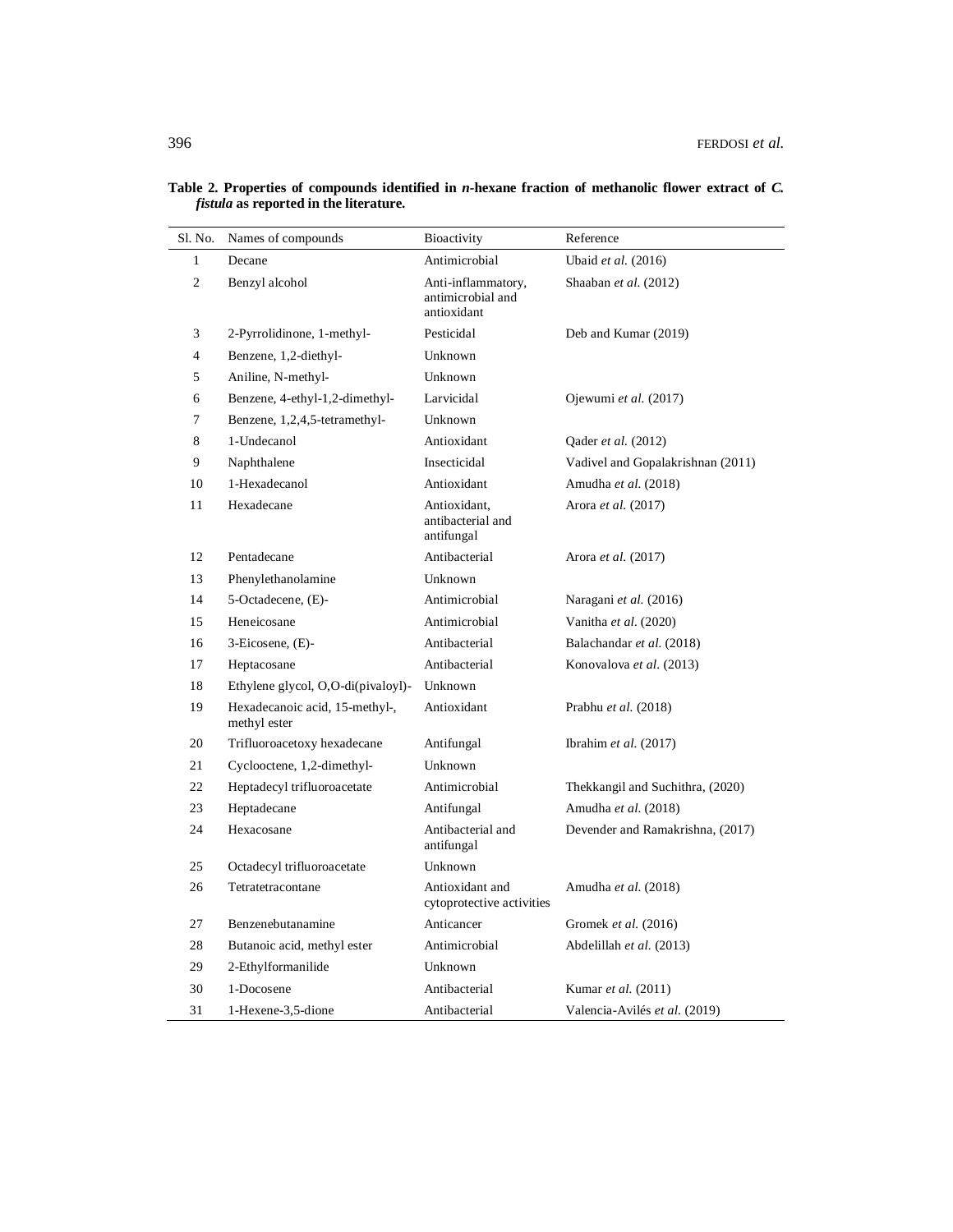

Fig. 1. GC-MS chromatogram of *n*-hexane fraction of methanolic flower extract of *C. fistula.*

Compounds with their peak areas between 1 and 4% were categorized as less abundant compounds. These included benzyl alcohol (1.38%), 2-pyrrolidinone, 1-methyl- (1.78%), 1 undecanol (1.64%), heneicosane (1.25%), ethylene glycol, O,O-di(pivaloyl)- (1.48%), hexadecanoic acid, 15-methyl-, methyl ester (1.32%), heptadecyl trifluoroacetate (3.65%), heptadecane (3.08%), octadecyl trifluoroacetate (2.30%), benzenebutanamine (3.80%) and 1docosene (1.27%) (Table1). Recently, 2-pyrrolidinone, 1-methyl- was isolated from the essential oils of *Artemisia annua* with excellent pesticidal activity against a stored grain pest *Tribolium casteneum* (Deb and Kumar 2019).Similarly, Vanitha *et al*. (2020) identified the heneicosane from the leaf extracts of*Plumbago zeylanica* and tested it against a wide range of fungal and bacterial pathogens. The findings revealed the highest inhibitory potential against *A. fumigatus*  and *S. pneumoniae*.

The least abundant compounds with peak areas less than 1% included decane (0.62%), benzene, 1,2-diethyl- (0.90%), aniline, N-methyl- (0.71%), benzene, 4-ethyl-1,2-dimethyl- (0.63%), benzene, 1,2,4,5-tetramethyl- (0.62%), hexadecane (0.72%), pentadecane (0.9%), heptacosane (0.77%) and Cyclooctene, 1,2-dimethyl- (0.67%) (Table 1). Decane was isolated from the extracts of *Camponotus fellah* (Ubaid *et al*. 2016) whereas, hexadecane and pentadecane were identified from the extracts of *Cenchrus setigerus* (Arora *et al*. 2017) where they exhibited antimicrobial activities against many pathogens. Similarly, Ojewumi *et al*. (2017) worked on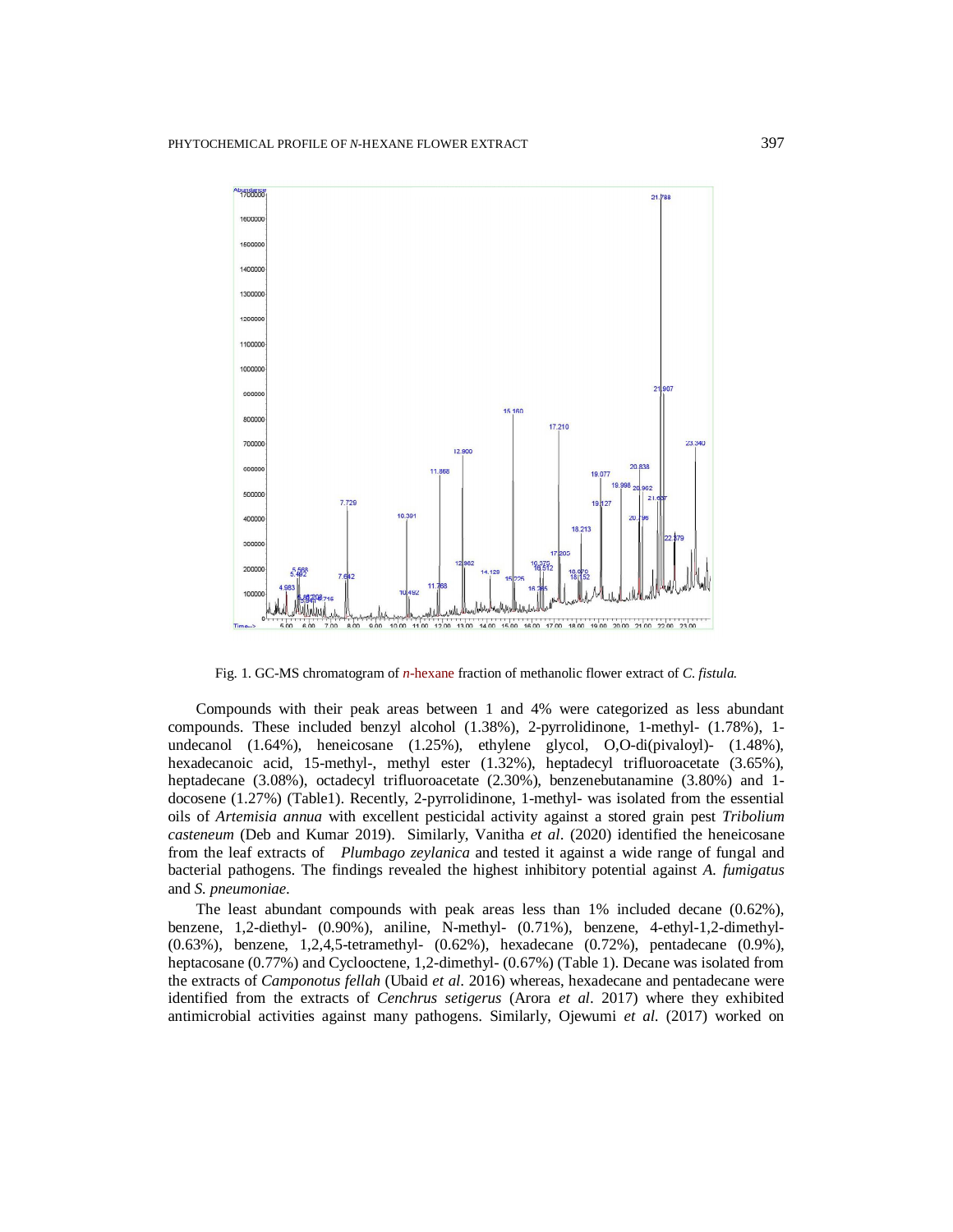lemon grass and reported the presence of benzene, 4-ethyl-1,2-dimethyl- which is used on commercial scale in the formulation of mosquito repellent creams.

It may be concluded from the present study that *n*-hexane fraction of flower extract of *C. fistula* is a rich source of bioactive compounds. Most of the compounds in this fraction namely Hexadecane; 5-Octadecene, (E)-; butanoic acid, methyl ester; 1-Hexene-3,5-dione and heptadecyl trifluoroacetate, possess antimicrobial properties. However, some compounds are also antioxidant (hexadecanoic acid, 15-methyl-, methyl ester), anticancer (benzenebutanamine), anti-inflamatory (benzyl alcohol), pesticidal (2-pyrrolidinone, 1-methyl-) and larvicidal (benzene, 4-ethyl-1,2 dimethyl-) in nature.

### **References**

- Akbar M, Javaid A, Khalil T and Iqbal MS 2022. Isolation of herbicidal compounds from *Melia azedarach* L. to control *Rumex dentatus* L. weed in wheat. Allelopath. J. **55(2)**: 163-176.
- Ali A, Javaid A and Shoaib A 2017. GC-MS analysis and antifungal activity of methanolic root extract of *Chenopodium album* against *Sclerotium rolfsii*. Planta Daninha **35**: Article ID e017164713
- Amudha P, Jayalaksmi M, Pushpabharathi N and Vanitha V 2018. Identification of bioactive components in *Enhalus acoroides* seagrass extract by Gas Chromatography–Mass Spectrometry. Asian J. Pharm. Clinic. Res. **11**: 131-137.
- Arora S, Kumar G and Meena S 2017. GC-MS analysis of bioactive compounds from the whole plant hexane extract of *Cenchrus setigerus* Vahl. Pharma Sci. Monit. **8**: 137-146.
- Bahorun T, Neergheen VS and Aruoma OI 2005. Phytochemical constituents of *Cassia fistula*. Afr. J. Biotech. **4**: 1530-1540.
- Balachandar R, Karmegam N, Saravanan M, Subbaiya R and Gurumoorthy P 2018. Synthesis of bioactive compounds from vermicast isolated *Actinomycetes* species and its antimicrobial activity against human pathogenic bacteria. Microb. Pathog. **121**: 155-165.
- Banaras S, Javaid A and Khan IH 2020. Potential antifungal constituents of *Sonchus oleraceous* against *Macrophomina phaseolina.* Int. J. Agric. Biol. **24(5)**: 1376-1382.
- Bhakta T, Mukherjee PK, Mukherjee K and Pal M 1998. Studies on *in vivo* wound healing activity of *Cassia fistula* linn. Leaves (Leguminosae) in rats, Nat. Prod. Sci. **4**: 84-87.
- Bhakta T, Mukherjee PK, Mukherjee K, Banerjee S, Mandal SC, Maity TK, Pal M and Saha BP 1999. Evaluation of hepatoprotective activity of *Cassia fistula* leaf extract. J. Ethnopharmacol. **66**: 277-282.
- Bhalodia NR, Nariya PB, Acharya RN and Shukla VJ 2012. *In vitro* antibacterial and antifungal activities of *Cassia fistula* Linn. fruit pulp extracts. Ayu **33**: 123-129.
- Biswas K and Ghosh AB 1973. Advancement of learning. Vol. 2. Calcutta India: Calcutta University. Bharatia Banawasadhi p. 336.
- Chaerunisaaa AY, Susilawatib Y, Muhaiminc M, Milandab T, Hendrianid R and Subarnasd A 2020. Antibacterial activity and subchronic toxicity of *Cassia fistula* L. barks in rats. Toxicol. Rep. **7**: 649-657.
- de Meloa AR, Garciaa IJP, Serrãob JE, Santosa HL, Limaa LARS and Alves SN 2018. Toxicity of different fatty acids and methyl esters on *Culex quinquefasciatus* larvae. Ecotoxicol. Environ. Saf. **154**: 1-5.
- Deb M and Kumar D 2019. Chemical composition and bioactivity of the essential oils derived from *Artemisia annua* against the red flour beetle. Biosci. Biotechnol. Res. Asia **16**: 463-476.
- Devender R and Ramakrishna H 2017. GC-MS analysis of bioactive compounds in methanolic extract of *Leucas lavandulaefolia* Rees. A potential folklore medicinal plant. J. Pharmacogn. Phytochem. **6**: 405- 406.
- Duraipandiyan V, Ignacimuthu S and Paulraj MG 2011. Antifeedant and larvicidal activities of Rhein isolated from the flowers of *Cassia fistula* L. Saudi J. Biol. Sci. **18**: 129-133.
- Ferdosi MFH, Javaid A, Khan IH, Ahmad S, Shad N, (2021). Analysis of *n*-butanol flower extract of *Cassia fistula* through GC-MS and identification of antimicrobial compounds. Pak. J. Phytopathol. **33(1)**: 103- 107.